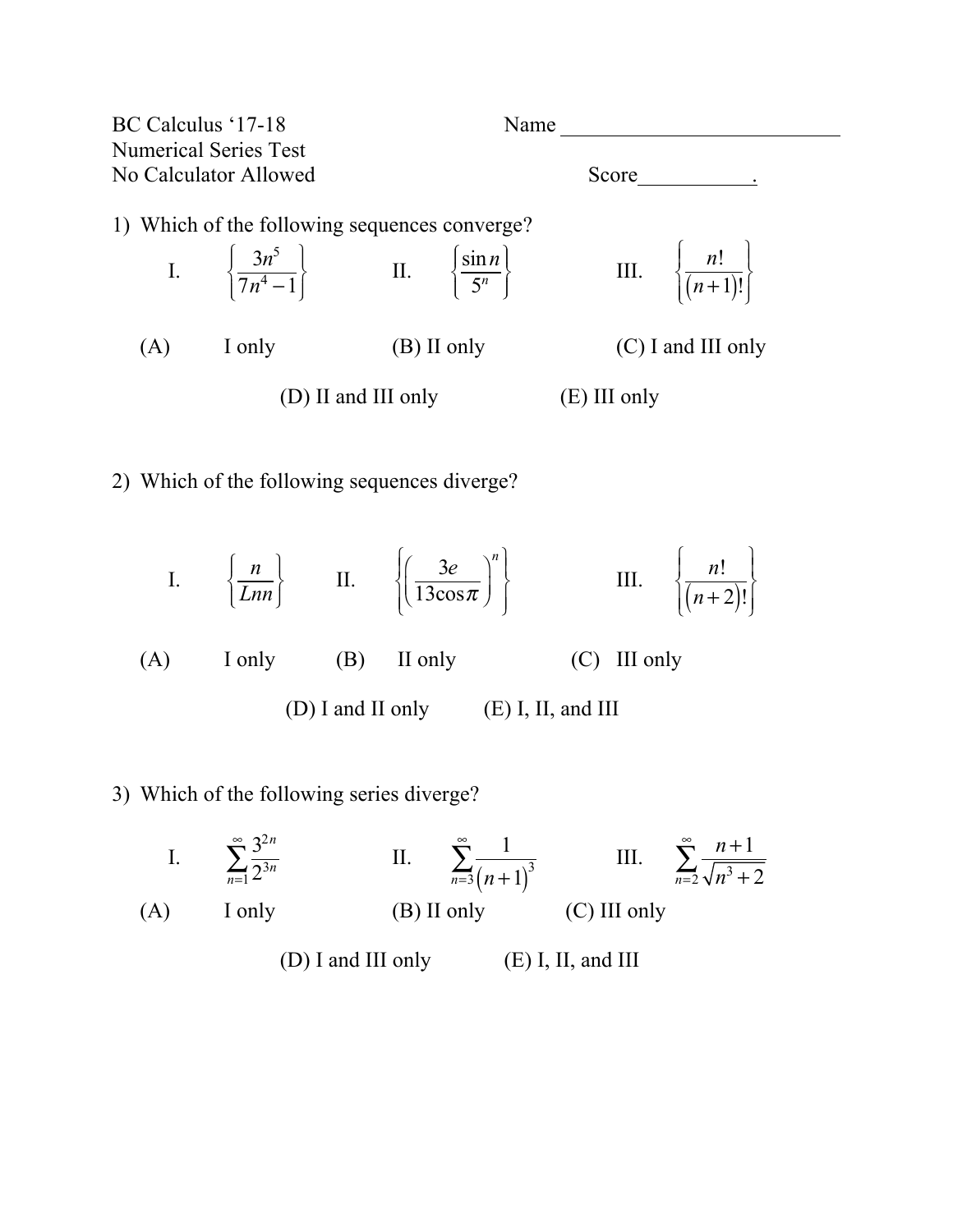4) What are all values of *k* for which the infinite series  $\sum_{n=1}^{\infty} \left( \frac{k}{7} \right)$ 7  $\big($  $\overline{\mathcal{N}}$  $\lambda$  $\sum_{n=1}$  $(\overline{7})$ ∞ ∑ *n* diverges?

(A) 
$$
|k| > 7
$$
 (B)  $|k| \ge 7$  (C)  $|k| > 1$   
(D)  $|k| \ge 1$  (E)  $k = 0$ 

5) If 
$$
f(x) = \sum_{n=1}^{\infty} \left( \frac{1}{2} - \tan x \right)^3 \Big)^n
$$
, then  $f\left( \frac{\pi}{4} \right) =$   
(A)  $\frac{1}{7}$  (B)  $\frac{8}{9}$  (C)  $-\frac{1}{9}$  (D) 8 (E) divergent

6) Which of the following series diverge?

I. 
$$
\sum_{n=1}^{\infty} \frac{n+2}{n^2+1}
$$
 II. 
$$
\sum_{n=1}^{\infty} \frac{n!}{2^n}
$$
 III. 
$$
\sum_{n=1}^{\infty} \left(\frac{2n-1}{1+n}\right)^n
$$
  
(A) I only (B) III only (C) I and III only

(D) II and III only (E) I, II, and III

## 7) Which of the following series are convergent?

I. 
$$
\sum_{n=1}^{\infty} n^{-.9}
$$
 II.  $\sum_{n=1}^{\infty} \frac{3^n}{n+5^n}$  III.  $\sum_{n=1}^{\infty} \frac{n}{1+4n}$   
(A) I only (B) II only (C) III only  
(D) I and II only (E) II and III only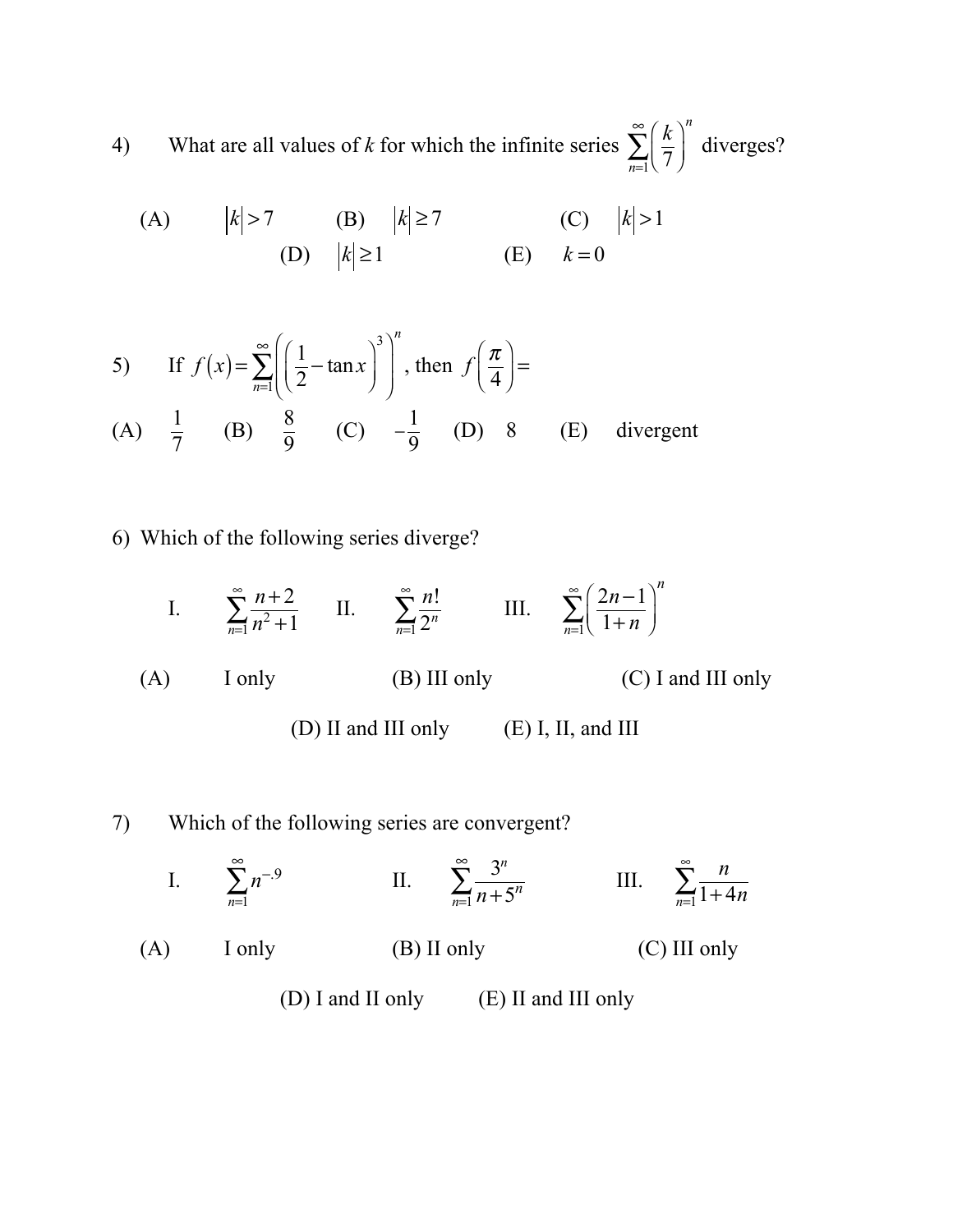8) Which of the following series are conditionally convergent?

I. 
$$
\sum_{n=0}^{\infty} \frac{(-1)^n}{n^3}
$$
 II.  $\sum_{n=0}^{\infty} \frac{(-1)^n}{n}$  III.  $\sum_{n=1}^{\infty} \frac{\cos(\pi n)}{n^2}$   
\n(A) I only (B) II only (C) III only  
\n(D) I and II only (E) I and III only  
\n9) Which of the following series are convergent using the Ratio Test?  
\nI.  $\sum_{n=0}^{\infty} \frac{1}{n^2}$  II.  $\sum_{n=0}^{\infty} \frac{n}{3^n}$  III.  $\sum_{n=0}^{\infty} \frac{2^n}{\sqrt{n}}$   
\n(A) I and III only (B) II only (C) III only  
\n(D) I and II only (E) II and III only  
\n10) Which of the following test will establish  $\sum_{n=1}^{\infty} \frac{2}{n(n+2)}$  is convergent?

\n- I. Direct Comparison Test with 
$$
\sum_{n=1}^{\infty} 2n^{-2}
$$
\n- II. Limit Comparison Test with  $\sum_{n=1}^{\infty} n^{-2}$
\n- III. Direct Comparison Test with  $\sum_{n=1}^{\infty} 2n^{-1}$
\n

(A) I only (B) II only (C) III only (D) I and II only (E) II and III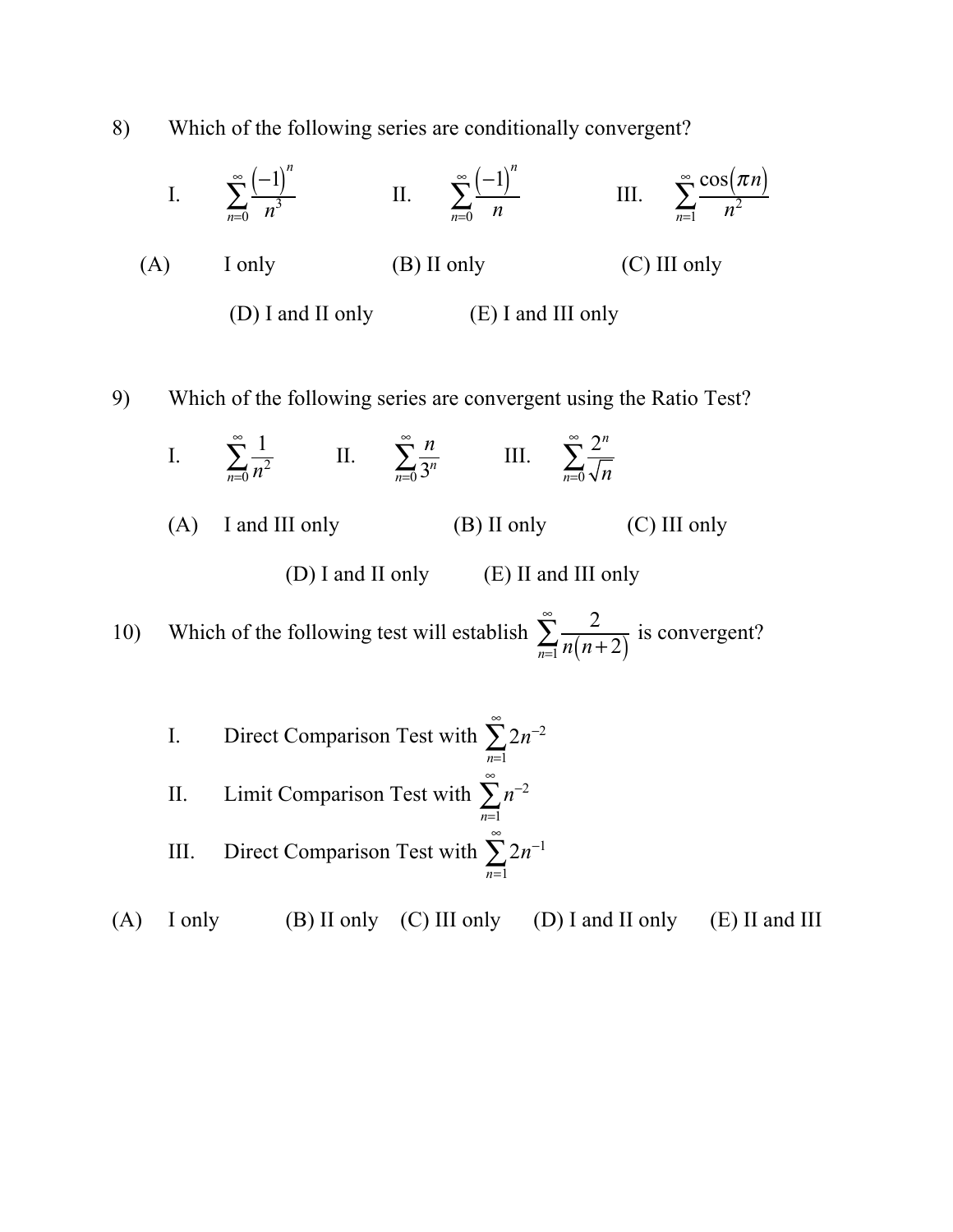Numerical Series Test Calculator Allowed Score <u>Score</u> ...

BC Calculus '17-18 Name

1. Use the Integral Test to determine if  $\sum n^2 e^{-n^3}$ *n*=1 ∞  $\sum n^2 e^{-n^3}$  is convergent or divergent.

2. Use the Ratio Test to determine if  $\sum_{n=1}^{\infty} \frac{2^n \cdot n^3}{n^3}$  $\sum_{n=1}$  *n*! ∞  $\sum_{n=1}^{\infty} \frac{z \cdot n}{n!}$  is convergent or divergent.